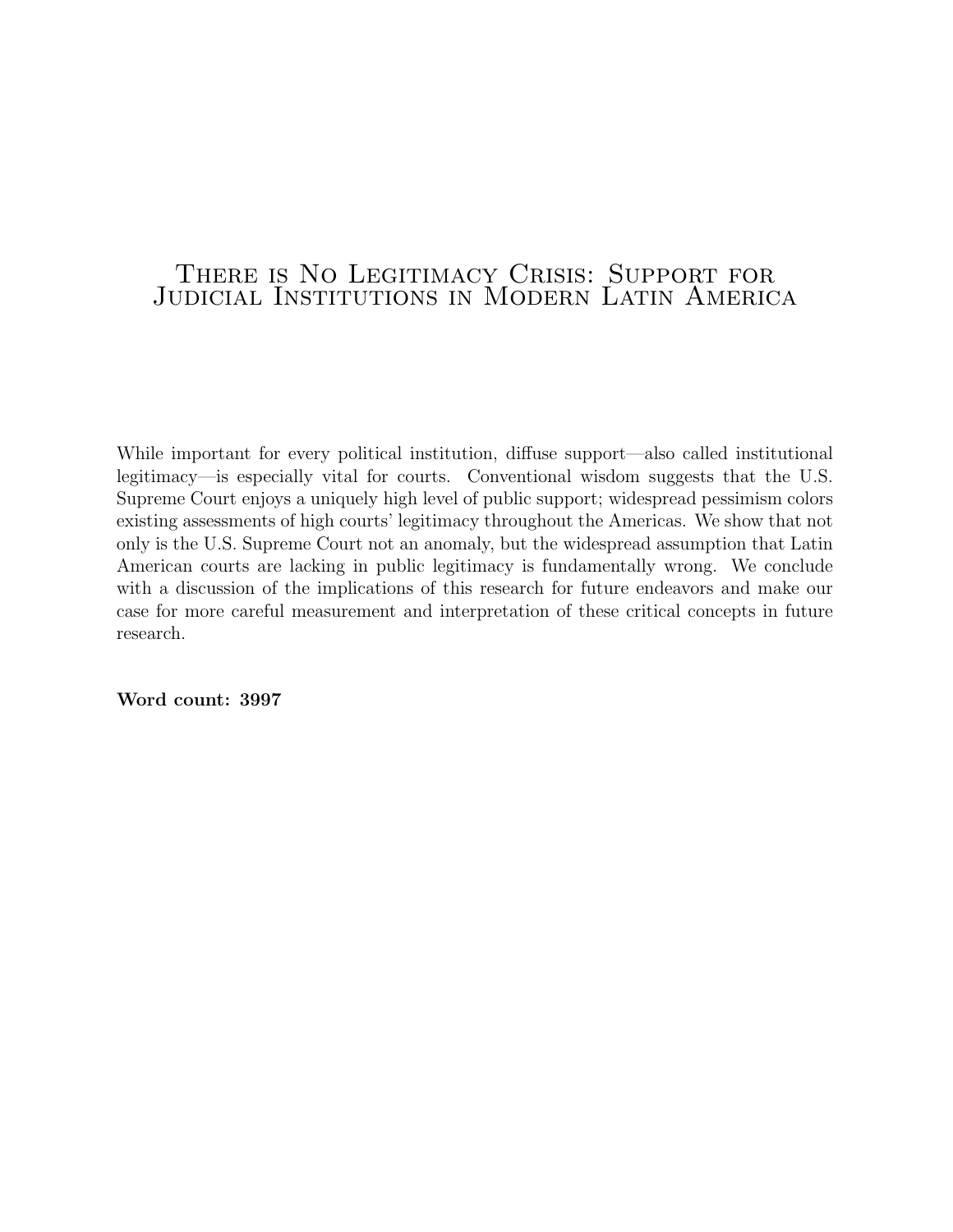All political institutions require the support of the public in order to be effective [\(Eas](#page-13-0)[ton 1965\)](#page-13-0). Scholars widely agree that the public's diffuse support—otherwise known as legitimacy—is of unique importance for courts because these institutions cannot directly enforce their decisions. Reviewing a mature corpora of work on the institutional legitimacy of the U.S. Supreme Court, [Gibson](#page-13-1) [\(2007\)](#page-13-1) argues that "in comparison to other national high courts, the U.S. Supreme Court enjoys an extraordinarily wide and deep 'reservoir of goodwill'—only a handful of institutions has support percentages approaching those of the American court" (522, see also Gibson, Caldeira, and Baird 1998).

Outside of the United States, widespread pessimism colors existing assessments of public support for national high courts in separation of powers systems. [Seligson](#page-14-0) [\(2007\)](#page-14-0), for example, reports that "nearly all surveys of Latin America have found that citizens hold their national legislatures and judiciaries in low regard" (89). Citing these low levels of public esteem for national high courts, scholars, politicians, and pundits make the leap from general public support to institutional legitimacy, suggesting that judicial institutions throughout the Americas are in a perpetual state of crisis, lacking in both political autonomy and institutional efficacy [\(Hammergren 1998;](#page-13-2) [Prillaman 2000;](#page-14-1) [Domingo 2004;](#page-13-3) [Helmke](#page-13-4) [2005\)](#page-13-4). This contention is not new. [Verner](#page-14-2) [\(1984\)](#page-14-2) notes the "often cited" assertion that Latin American "supreme courts do not have an effective, popular power base in the population" (473).

We challenge this conventional wisdom by cataloging variation in public support for courts throughout separation of powers systems in the Americas. We demonstrate that, contrary to common opinion, the assumption that Latin American courts are wholly lacking in legitimacy is generally misplaced. In fact, the public displays remarkable consensus in its institutional loyalty to its high courts, though public trust in high courts throughout the region is admittedly quite low. We attribute this to a misinterpretation of data that is widely available, but does not validly measure institutional legitimacy.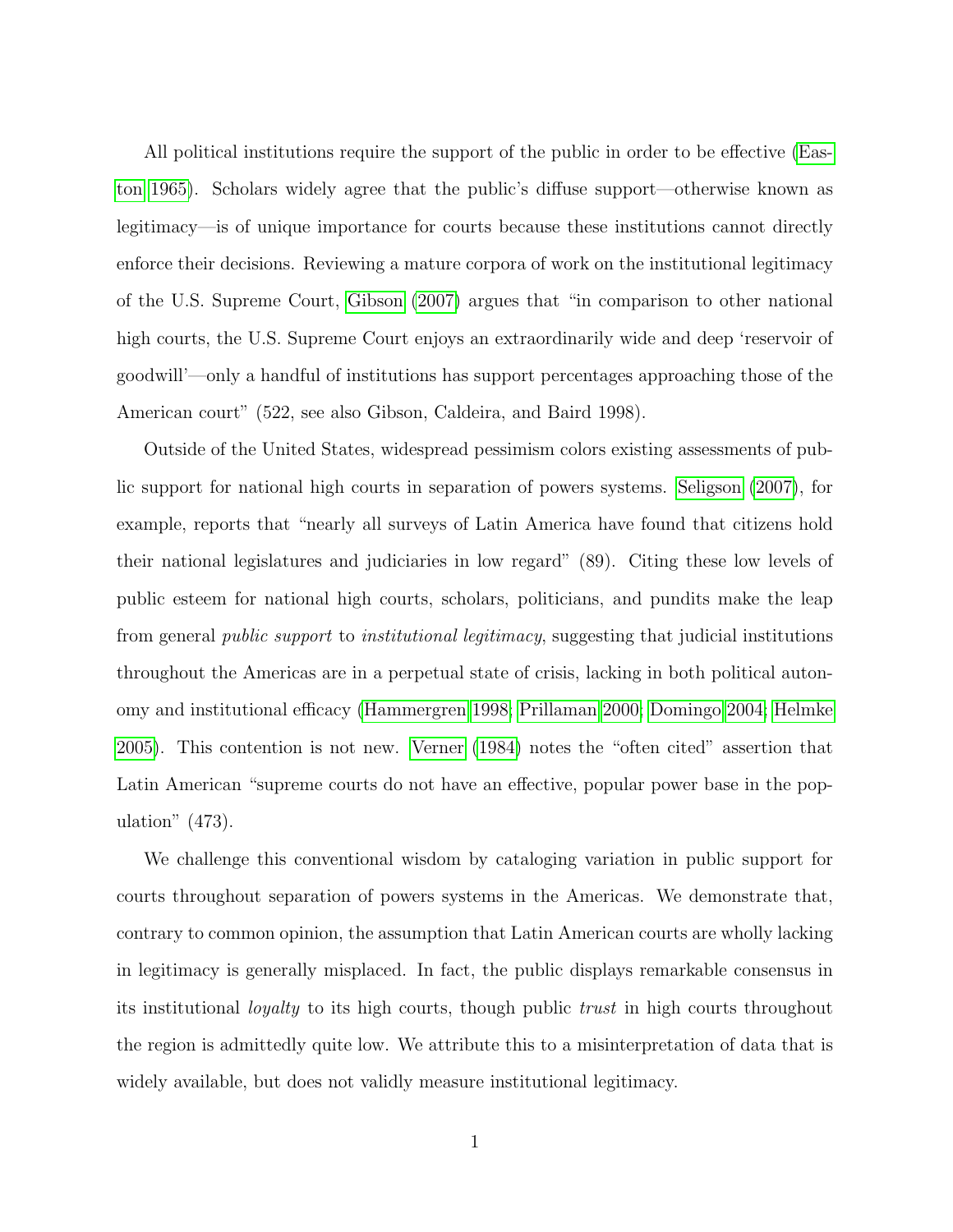This descriptive result carries with it broad empirical and theoretical implications. The public's unwillingness to tolerate inter-branch aggression and non-compliance is a central mechanism in many prominent theoretical models of comparative judicial independence and power: the threat of public backlash for non-compliance or inter-branch assaults implies that incumbents should have no recourse but to respect the court and to comply with its decisions (Vanberg 2001; Clark 2009; Staton 2010). The centrality of this mechanism, coupled with the widespread assumption that Latin American courts are fundamentally lacking in public support, has fueled a consensus that Latin American courts are weak and ineffective, and that this lack of public legitimacy is ultimately to blame. [Helmke](#page-13-5)  $(2010a)$  $(2010a)$ , for example, argues that "low levels of legitimacy appear to have more explanatory power than several other intuitively plausible causes of judicial instability" (397). The empirical result reported here suggests there is much more to this puzzle than immediately meets the eye, and multiple empirical and theoretical assumptions deserve reconsideration in light of these findings.

#### Measuring Public Support for Judicial Institutions

In his pioneering work on public support, [Easton](#page-13-0) [\(1965\)](#page-13-0) differentiates between two types of public support that institutions require. Easton identified *diffuse support* as "form $\lfloor \text{ing} \rfloor$ a reservoir of favorable attitudes or good will that helps members to accept or tolerate outputs to which they are opposed or the effect of which they see as damaging to their wants" (273). Other terms for diffuse support are institutional legitimacy, loyalty, or fealty. Legitimacy represents a willingness to accept the decisions and authority of an institution irrespective of one's disagreement with its decisions. Institutional legitimacy is often measured with a battery of survey questions that assess the extent to which individuals would tolerate fundamental changes to the institutional structure of a court. An unwillingness to support institutional changes reveals a profound commitment to the institution as it is. In contrast to diffuse support, specific support refers to performance satisfaction and approval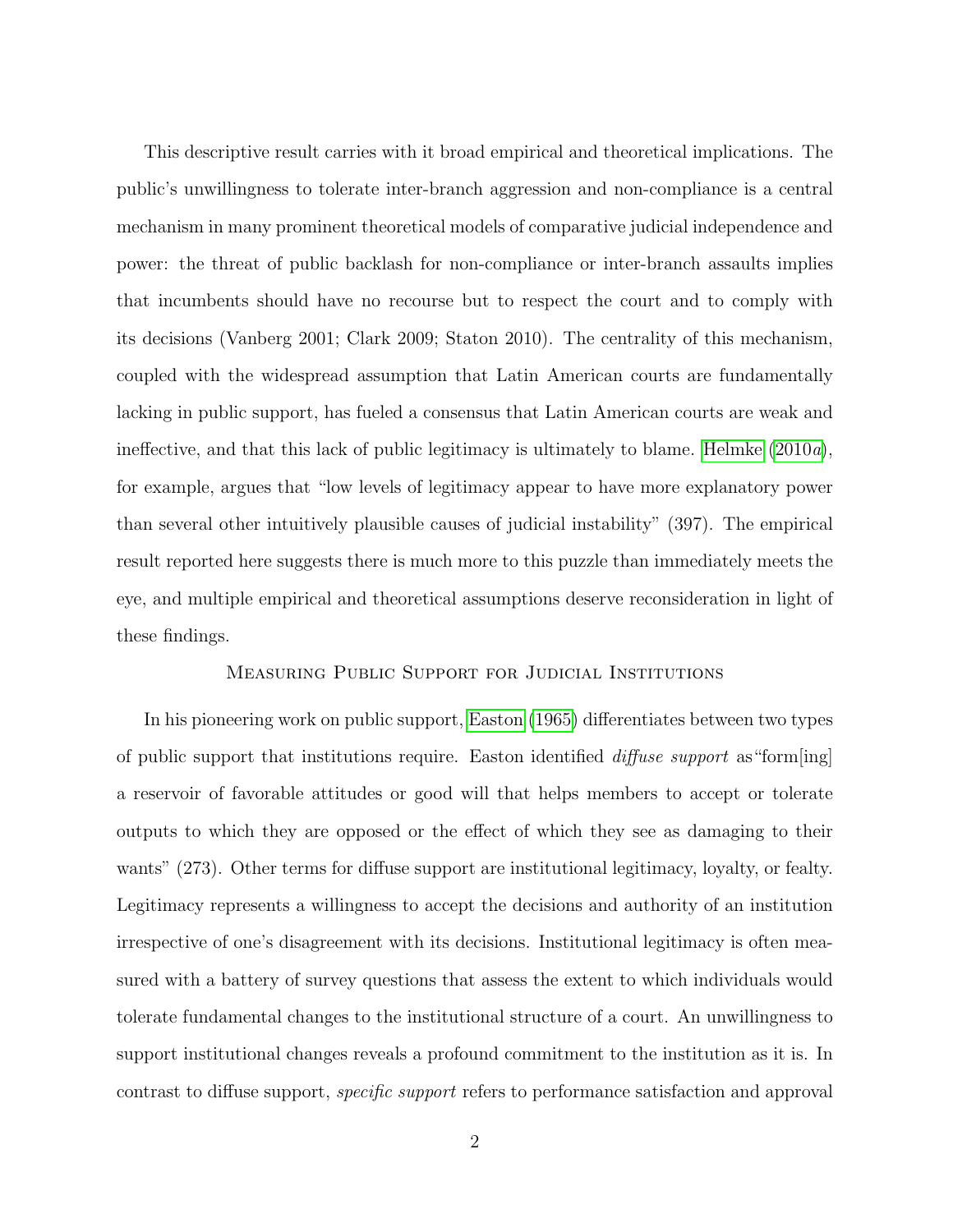of institutional output. [Easton](#page-13-0) [\(1965\)](#page-13-0) described specific support as essentially "a quid pro quo for the fulfillment of demands": specific support for an institution increases when an individual agrees with an institution's outputs, and it declines in the face of disagreement with an institution's decisions (268).

In spite of the centrality of these concepts for both pure theoretical and empirical work, Easton's distinction between the multiple conceptual dimensions of institutional support much less their empirical differentiation—is rarely considered directly outside the U.S. contexts (but see, Gibson, Caldeira, & Baird 1998 and Walker 2016). Constrained by a lack of available measures that adequately capture concepts of theoretical interest, analyses of institutional *confidence* measures are often interpreted as measures of institutional *legitimacy* [\(Kapiszewski 2012;](#page-13-6) [Salzman and Ramsey 2013;](#page-14-3) [Domingo 2004;](#page-13-3) [Helmke 2005,](#page-13-4) [2010](#page-13-7) $b, a$  $b, a$ ). This interpretation is all the more troubling in light of the work of [Gibson, Caldeira and Spence](#page-13-8) [\(2003\)](#page-13-8), who document that the commonly used measures of institutional trust or confidence are more closely related to short-term performance satisfaction (specific support) than diffuse support.<sup>1</sup> They caution that "low levels of confidence should certainly not be interpreted as indicating low institutional legitimacy" (361), with other scholars raising similar precautions [\(Gibson, Caldeira and Baird 1998;](#page-13-9) [Staton 2010;](#page-14-4) [Kapiszewski 2012\)](#page-13-6). Consequently, the inferences that have been drawn about the institutional legitimacy of

<sup>1</sup>[Gibson, Caldeira and Spence](#page-13-8) [\(2003\)](#page-13-8) considered questions that differentiated short- (specific) and long-term (diffuse) measures of institutional support, finding that, while expressed confidence in the high court correlates weakly with diffuse support, it was strongly associated with short-term evaluations of the U.S. Supreme Court's performance. They report that many respondents who appear wary or outright skeptical of the Supreme Court's trustworthiness nevertheless displayed high levels of institutional fealty and were unwilling to accept or tolerate fundamental changes to the Supreme Court as an institution.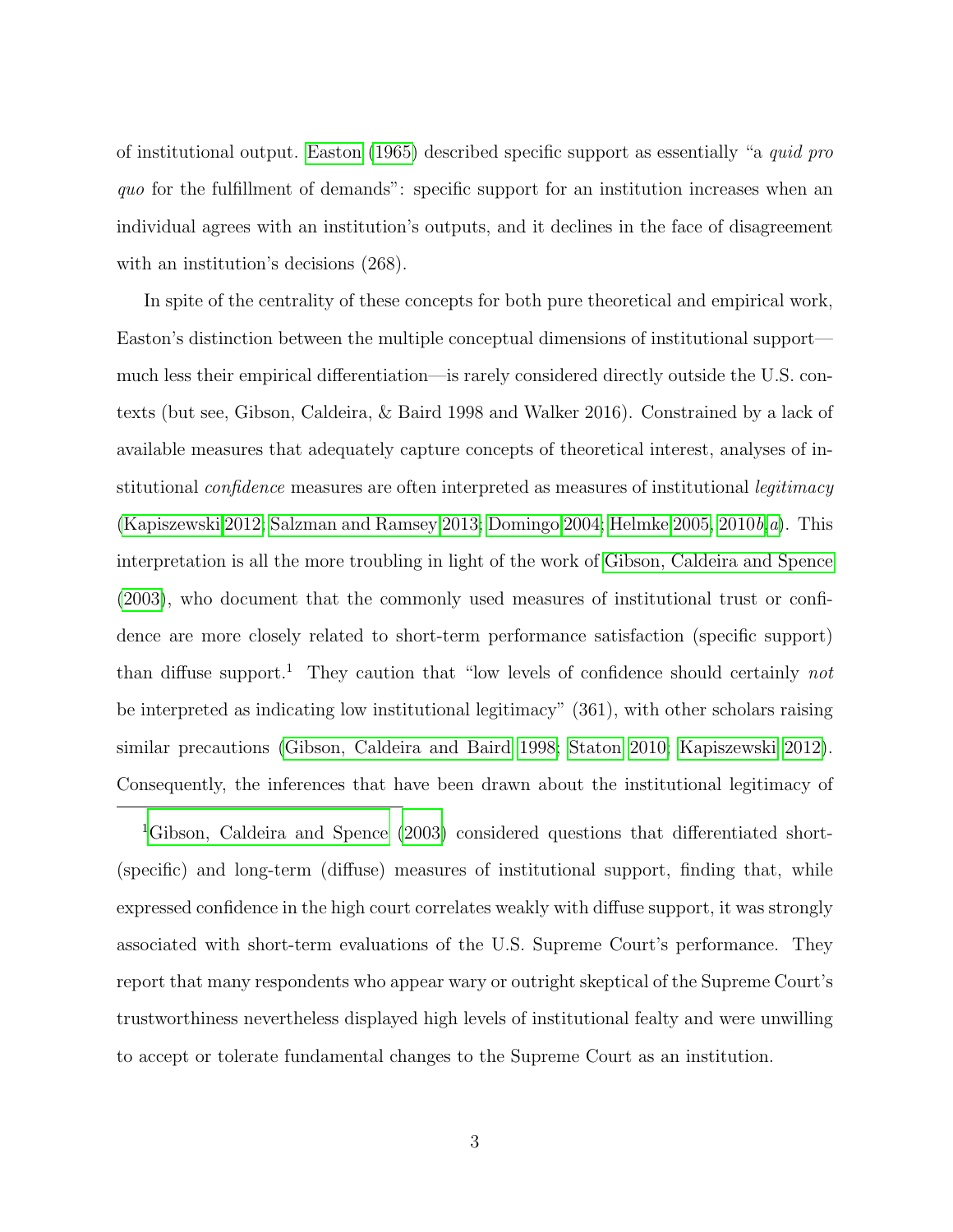courts of the Americas are incomplete at best, and incorrect at worst.

### PUBLIC SUPPORT FOR COURTS IN MODERN LATIN AMERICA

Our data come from the 2008 Americas Barometer surveys. While these surveys ask similar questions in other years, 2008 is the year with the best coverage across countries on our items of interest.<sup>2</sup> In Appendix A we show that the results are similar to other years in which similar questions were included in the core questionnaire.<sup>3</sup> Institutional Trust is measured using the question "To what extent do you trust the Supreme Court?"<sup>4</sup> We code respondents as trusting the court if they reported a 5, 6 or 7 on the 7-point Likert response scale. Our measure of diffuse support is based on respondents' answers to the question "Do you believe that there might be a time in which the president would have sufficient reason to dissolve the Supreme Court, or do you think that sufficient reason could never exist?" This question taps abolition of the court, a concept similar to one identified by [Gibson, Caldeira and Spence](#page-13-8) [\(2003\)](#page-13-8) as a valid measure of Easton's (1965) original concept of "diffuse support." We discuss the validity of this measure in the next section.

Figure [1](#page-5-0) lends additional credence to the assertion that the region's high courts suffer a deficit of the public's trust. The lighter-colored bars in the left-hand panel represent the percentage of respondents who said they trusted their national supreme court in 2008. Two conclusions are readily apparent. First, public trust in national high courts is generally

<sup>2</sup>The Americas Barometer has changed the wording of their diffuse support question over time. We assess the validity of both wordings below, and Appendix A demonstrates that our conclusion is robust to both question wordings.

<sup>3</sup>The data in Appendix A end in 2012; the AmericasBarometer has not contemporaneously asked both questions in more recent surveys.

<sup>4</sup>Specifically, the question queries respondents' "confianza," which translates to either trust or confidence. We therefore use both terms interchangeably throughout.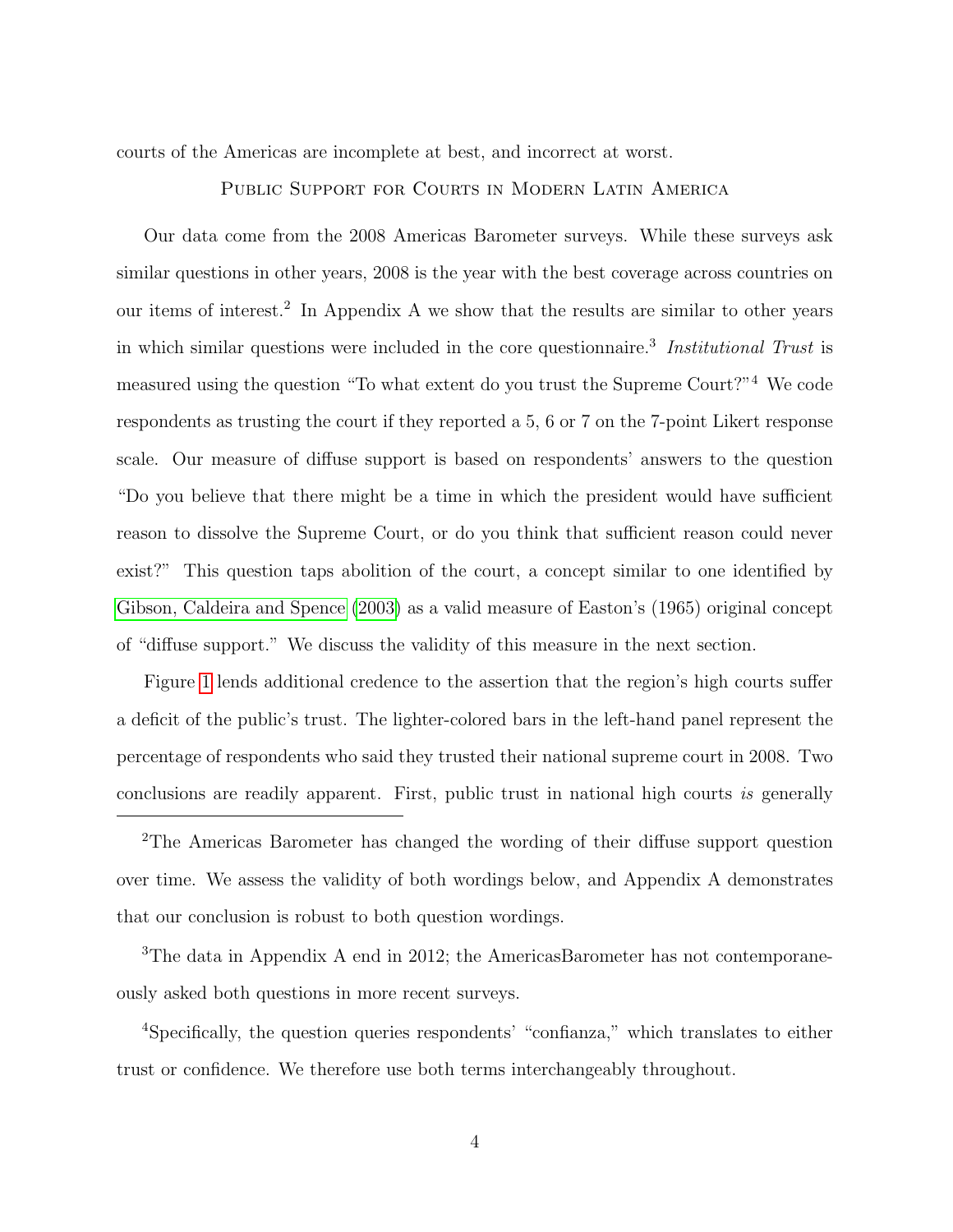lacking: the regional average is only 38%, with some cases that dip well below 20%. Second, the United States Supreme Court—the highest bar in the plot—far outpaces its institutional counterparts in terms of public trust, with more than 75% of U.S. respondents reporting trust in the U.S. Supreme Court.

<span id="page-5-0"></span>

Figure 1: Darker-colored bars represent the percentage of respondents answering in the negative to the question "Do you believe that there might be a time in which the president would have sufficient reason to dissolve the Supreme Court, or do you think that sufficient reason could never exist?" Lighter-colored bars represent the percentage of respondents claiming a 5, 6 or 7 on that 7-point Likert scale, taken from the question "To what extent do you trust the Supreme Court?" The figures reported for the United States are taken from the 2006 AmericasBarometer.

Yet, turning to the right-hand panel of Figure [1,](#page-5-0) the difference between institutional trust and institutional legitimacy becomes readily apparent. Contrary to contemporary concerns about an overwhelming lack of institutional legitimacy, supreme courts throughout Latin America enjoy relatively high levels of institutional loyalty: a large percentage of all national populations profess an unwillingness to tolerate fundamental changes to their national high courts' institutional integrity. Though the United States has long been as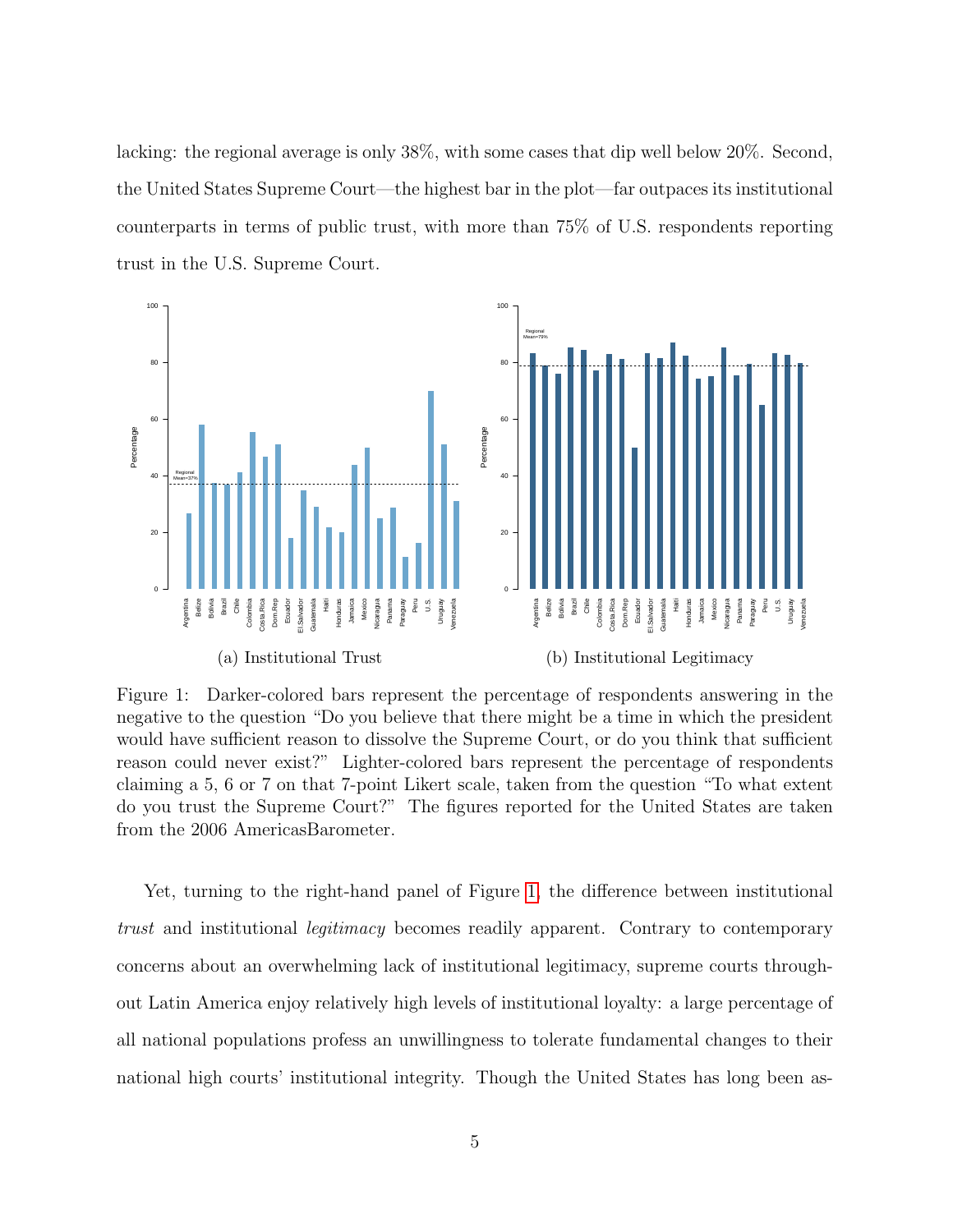sumed to be unique in its "reservoir of goodwill," Figure [1](#page-5-0) suggests that it is ineither unique nor an outlier. Relative to the other supreme courts of the Western Hemisphere, the U.S. stands only slightly above the hemispheric average of 79%. Far from implying widespread crises of legitimacy, these figures paint a picture of national high courts that, despite the public mistrust they inspire, are nevertheless broadly viewed by the public as a central component of the constitutional system. Taken together, these patterns suggest that we have more to learn about the origins of institutional trust and more profound institutional fealty for the high courts of Latin America.

### Measurement Validity

Some may question whether the question we consider adequately captures the concept of diffuse support. [Caldeira and Gibson](#page-13-10) [\(1992\)](#page-13-10) argue that measures of that concept should probe respondents' "unwillingness to make or accept fundamental changes in the functions of the institution" (638). Moreover, Gibson, Caldeira, and Baird (1998) identify an item relating to the abolition of a court as "the clearest and most direct operationalization [of diffuse support]. If one agrees that it may be better to do away with the court... then obviously one is not supportive of the institution" (348). Similarly, [Gibson, Caldeira and](#page-13-8) [Spence](#page-13-8) [\(2003\)](#page-13-8) contend that the "item about doing away with the Court has the highest face validity, given Easton's original conceptualization" (363). Conceptually, then, the item accurately captures the concept of interest. Abolition is the ultimate "fundamental chang[e]."

Still, we acknowledge three ways that the question we evaluate is less than ideal. First, this question's wording differs from the one explicitly advocated by [Gibson, Caldeira and](#page-13-8) [Spence](#page-13-8) [\(2003\)](#page-13-8), leaving the respondent to imagine a hypothetical situation in which she would support an institutional change. Second, the question contains an explicit reference to "the President." This phrasing might invite contamination. Priming respondents to consider the actions of a presidential incumbent may invoke responses that have more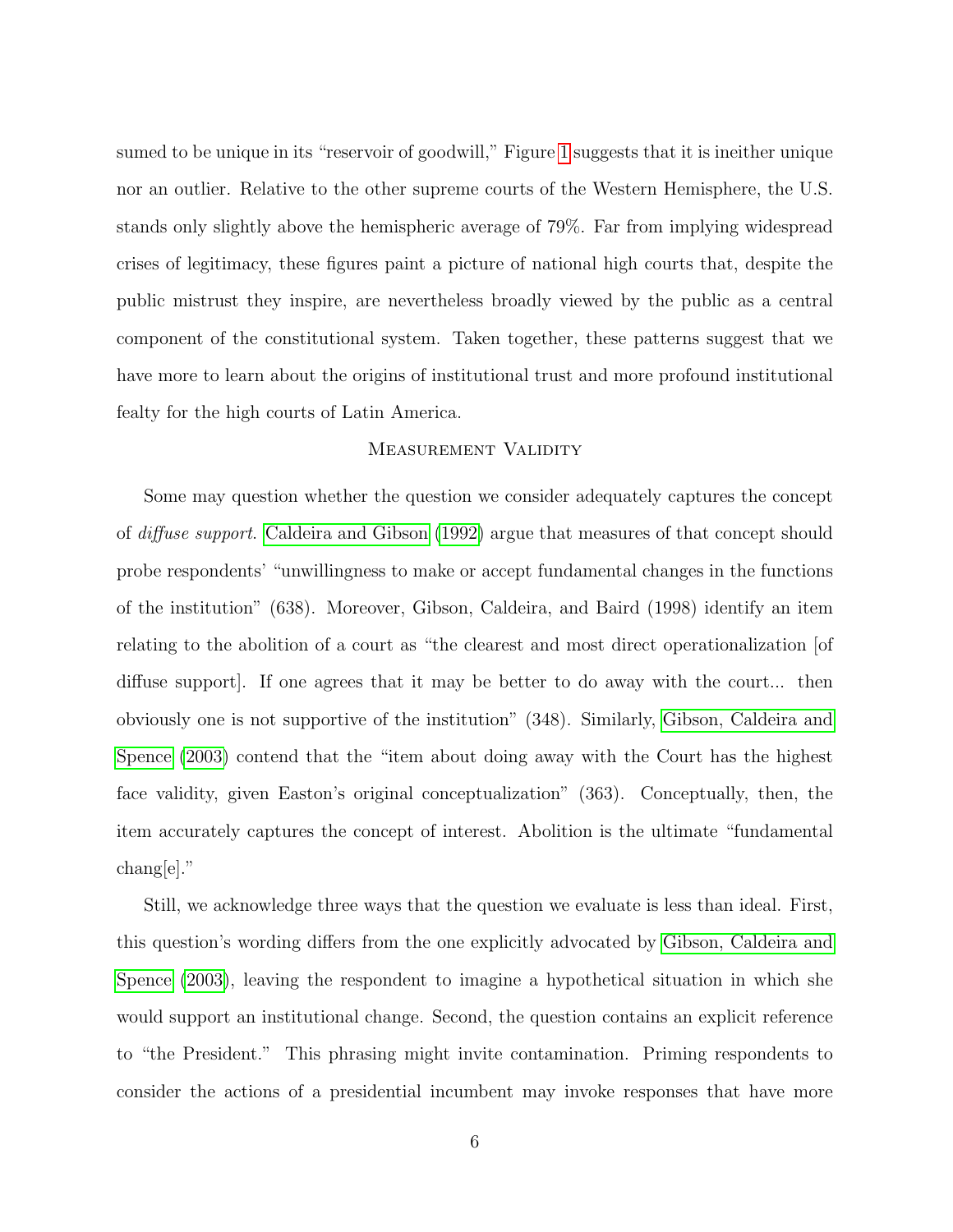to do with respondents' support for the incumbent rather than their commitment to the high court. Finally, the standard battery of questions commonly analyzed by Americanists includes a series of items querying respondents about their support for various institutional changes: removing high jurists from office, reducing the jurisdiction of a high court, making the court less independent, and doing away with the court altogether. Unfortunately, the full battery of questions was not asked in the Americas Barometer, and one might be concerned that only extremists are willing to abolish a supreme court. If true, the use of this item would artificially inflate our estimates of diffuse support. In the sections that follow, we probe the validity of this survey item.

#### Does the Item Scale with Widely-Used Measures of Diffuse Support?

The first two limitations relate to the wording of the Americas Barometer item. The wording differs from that suggested by [Gibson, Caldeira and Spence](#page-13-8) [\(2003\)](#page-13-8), and it mentions "the president," raising concerns of contamination. To evaluate the extent to which this question is a valid measure of the underlying concept of diffuse support, we included the two wordings used by the Americas Barometer question on a public opinion survey of 1000 respondents conducted on Amazon MTurk in December of 2017. We provide more information on the demographics of our sample in Appendix B.

The survey asked respondents the two Americas Barometer questions along with four questions suggested by [Gibson, Caldeira and Spence](#page-13-8) [\(2003\)](#page-13-8):

- If the U.S. Supreme Court started making a lot of decisions that most people disagree with, it might be better to do away with the Court altogether.
- The right of the U.S. Supreme Court to decide certain types of controversial issues should be reduced.
- Justices on the U.S. Supreme Court who consistently make decisions at odds with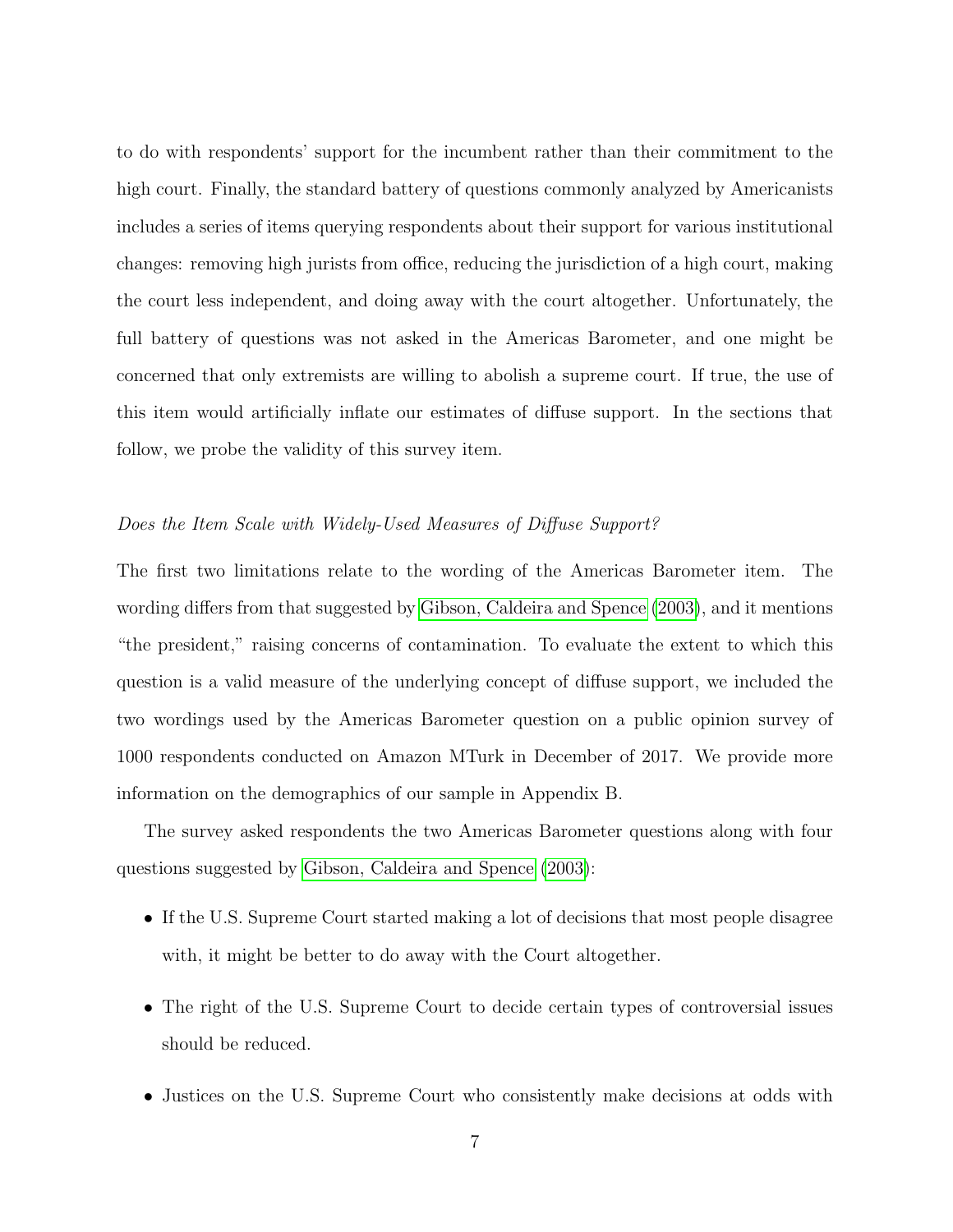what the majority wants should be removed from their position.

- The U.S. Supreme Court ought to be made less independent so that it listens a lot more to what the people want.
- Do you believe that there might be a time in which the president would have sufficient reason to dissolve the Supreme Court, or do you think that sufficient reason could never exist? (Americas Barometer 2006-2008)
- Do you believe that when the country is facing very difficult times it is justifiable for the President of the country to dissolve the Supreme Court and govern without the Supreme Court? (Americas Barometer 2010-2012)

This six-item scale has high reliability with a Cronbach's alpha is 0.80. Moreover, the item set is strongly unidimensional, with an eigenvalue of the first factor of 2.68 but a mere 0.39 for the second factor. The factor loading for the Americas Barometer question item is 0.51 for the Americas Barometer 2008 item and 0.58 for the 2010 wording. While these item loadings are lower the item loadings for the other measures of diffuse support in our scale (which range from 0.70-0.74), they are not out of the norm for other measures used in research on the U.S. Supreme Court, and are well in line with widely suggested cut offs.<sup>5</sup> Thus, our Americas Barometer question appears to satisfy traditional metrics for factor loadings onto the same dimension as the gold-standard [Gibson, Caldeira and Spence](#page-13-8)

<sup>5</sup>For example, [Hair et al.](#page-13-11) [\(1998\)](#page-13-11) write that "if the loadings are  $\pm 0.50$  or greater, they are considered practically significant" (111).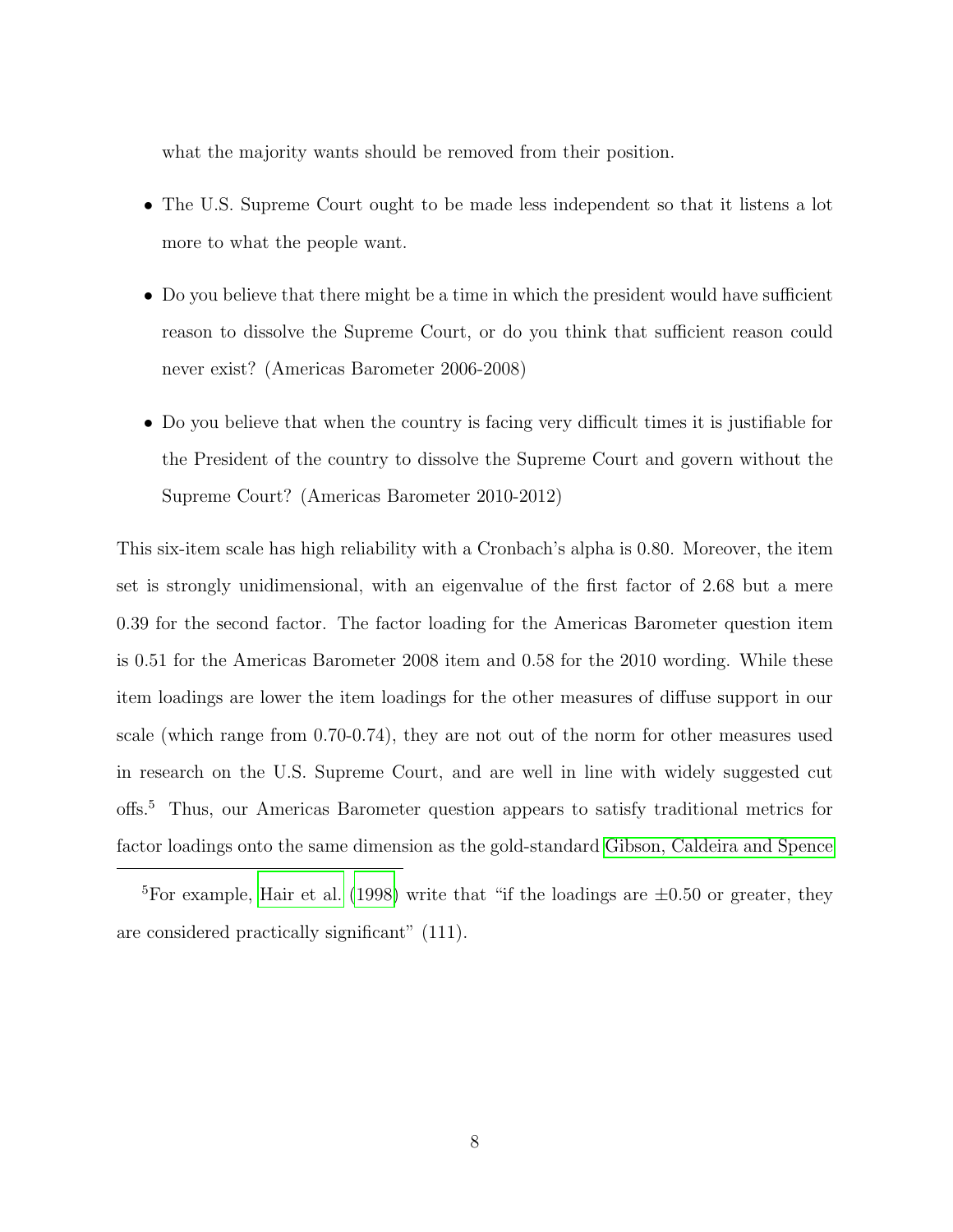$(2003)$  items.<sup>6</sup> While the reference to the president or the hypothetical wording does seem to weaken the item's connection to other, more widely-used measures of the concept, it does not appear to have wholly invalidated this question as a viable measure of legitimacy.

## Is the "Do Away With" Item Too Extreme?

Eliminating an institution of the national government is a monumental change to the structure of a political system. We fully concede that this item may represent an outer bound of support. To this end, we are concerned with the likelihood that this measure artificially inflates our estimates of institutional support, yielding a meaningful difference between institutional trust and diffuse support only because our diffuse support item is unrealistically extreme. Empirically, would respondents who support the court on the question of abolition turn their back on the institution when given the opportunity to support other, less extreme measures of court curbing? Were this the case, it would suggest that the estimates in Figure 1 are falsely increased by the use of the abolition item.

Figure [2](#page-10-0) provides some data on this point from our MTurk survey. The data for the figure is restricted to those "court-protective" respondents on the abolition question (in other words, they would not abolish the court), and the colors of the bars correspond to the three different question wordings for that concept. The height of the bars indicates the percentage of those respondents who gave court-protective responses on the remaining

<sup>6</sup>When the confidence item is added to the item set, it does not load well onto the same factor as the diffuse support items; its loading is a meager  $-.38$ . Moreover, a factor analysis of the Americas Barometer data suggest that respondents' reported trust in the supreme court loads strongly on a common factor analytic dimension with their more general attitudes about the performance of the political system, as we would expect if that item captured performance satisfaction.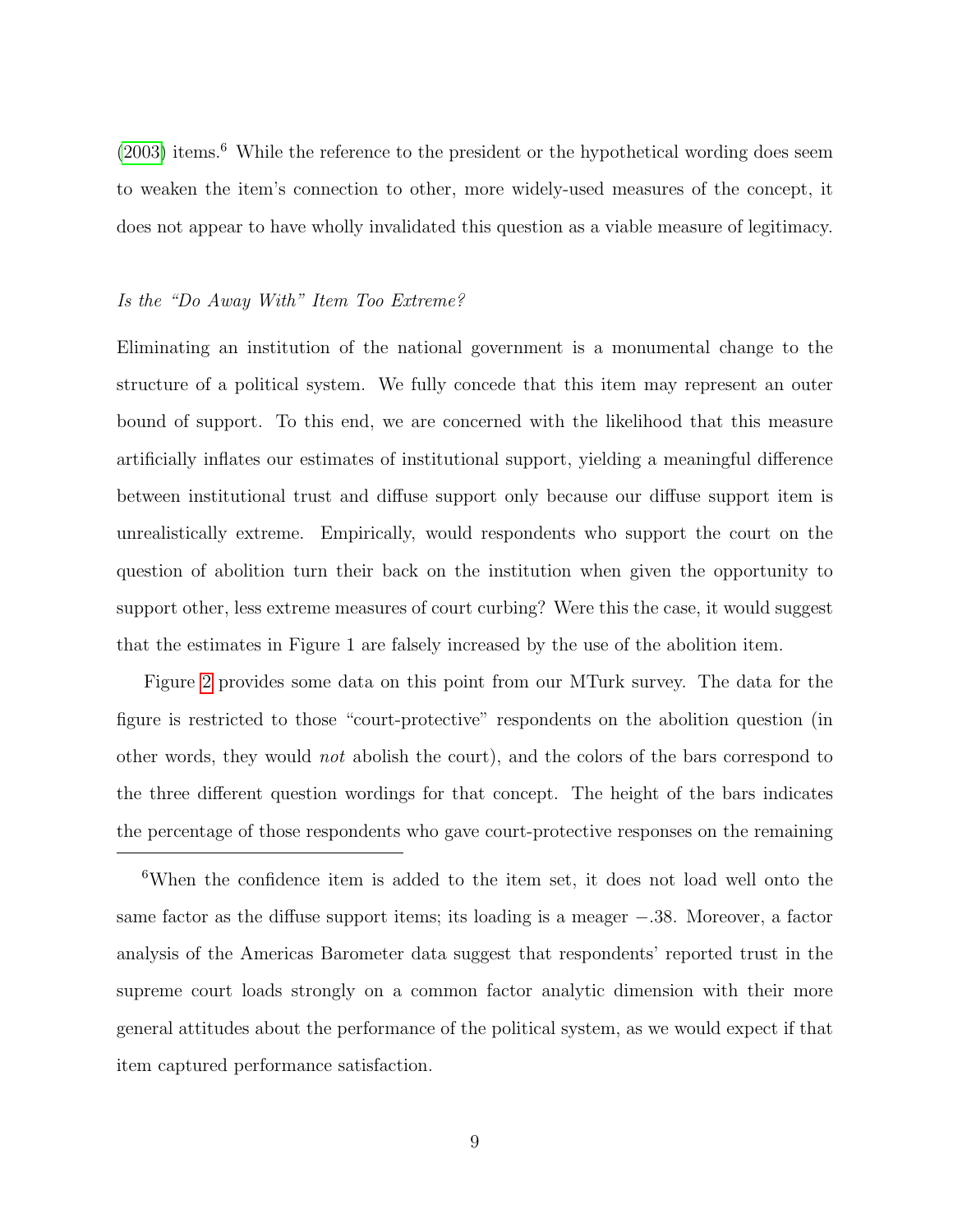<span id="page-10-0"></span>

Figure 2: Diffuse Support for the Supreme Court Among Respondents Who Would Not Abolish the Court. The bars indicate the percentage of respondents who gave courtprotective replies in response to other court curbing proposals.

three court curbing questions (regarding limiting independence, jurisdiction, or removing controversial judges). If it were the case that the "do away with" item was artificially inflating diffuse support, we should observe relatively high bars on the left-hand side of the figure: respondents are willing to support the Court against abolition but not against other types of attacks.

That is not the case. Irrespective of the wording of the question used to assess the proposal of Court abolition, the respondents who adopt a court-protective stance on the question of abolition are also court-protective on other, similar, items. Only a small number of respondents—less than 12%—appear to be extremists, supporting the Court on the question of abolition but not on any of the other institutional commitment items. While there is a good deal of variation across the number of supportive replies—a feature of such a scale, not a drawback—Figure [2](#page-10-0) assuages our concerns that a large percentage of respondents support not only keeping the Court, but would protect it on all other fronts.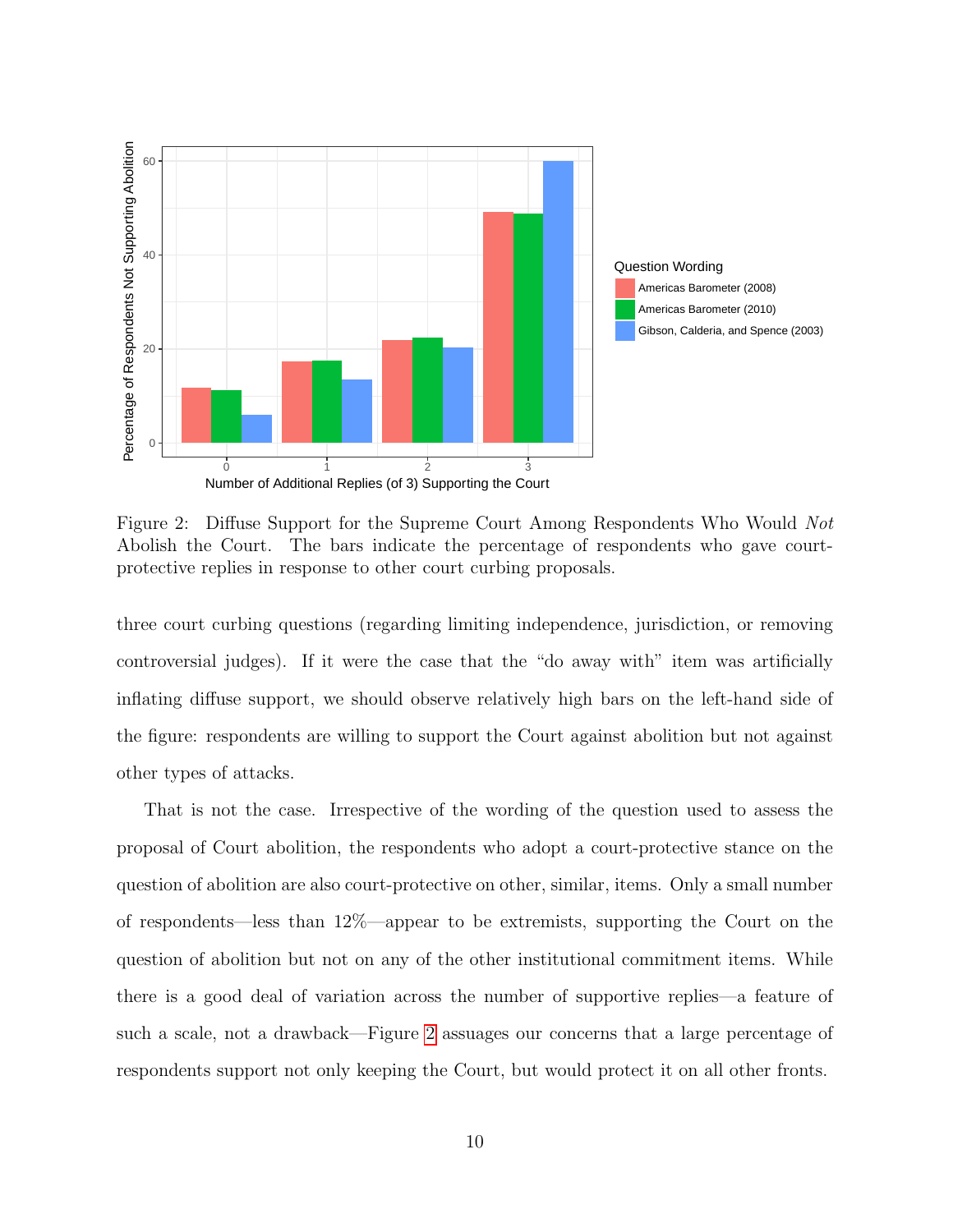#### **DISCUSSION**

In this paper, we have evaluated institutional support for high courts across Latin America. Contrary to conventional wisdom, we suggest that these courts are not lacking in diffuse support; they are widely perceived as legitimate institutions. Our data suggest that Latin American supreme courts are just as legitimate as the U.S. Supreme Court, which has been widely regarded as the most legitimate constitutional court in the world.

The distinction we draw—between trust and institutional commitment—is one with a difference. This research serves as a call for more and ideally continuous systematic research on the micro-foundations of public support for high courts and political institutions writ large. As with many comparative researchers, we stand on the shoulders of the immensely important data gathering capabilities of those who run cross-national surveys. While some questions on these large-scale survey operations are ideal for some purposes, other concepts of interest are measured imprecisely (or sometimes not at all). Our analysis suggests that scholars must take care to only interpret measures as applying to specific concepts when the link between concept and measure is clear. Simply put, survey items about institutional trust or confidence do not measure legitimacy. And, of course, when scholars have the opportunity to design and implement their own surveys, they need to take care to design instruments that provide valid indicators of the concepts of interest.

This descriptive result calls into question existing conventional wisdom about the legitimacy of Latin American high courts, as well as related implications for assessments of their institutional integrity and potential efficacy. Institutional legitimacy is theorized to deter would-be institutional assailants and to promote compliance. The threat of backlash has been theorized as a critical mechanism for protecting high courts from incumbents, who would seek to influence or undermine high courts via court curbing attacks [\(Vanberg](#page-14-5)  $2001$ ; Clark  $2009$ ; Helmke  $2010a$ . In the Latin American separation of powers systems, this threat of incumbent infringement and institutional assault is ever-present; a lack of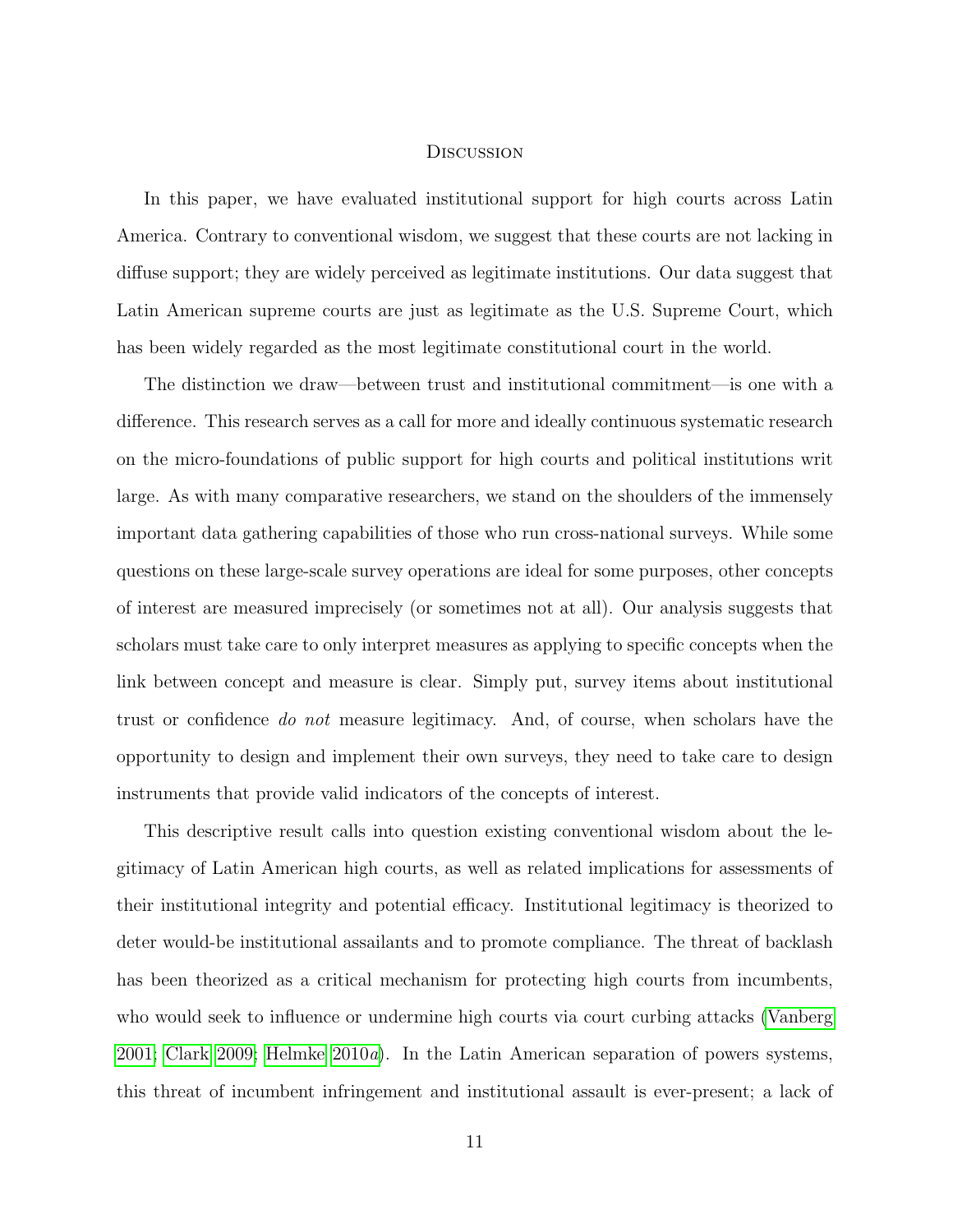institutional legitimacy is commonly posited to be at fault [\(Kapiszewski 2012;](#page-13-6) [Helmke](#page-13-5)  $2010a,b$  $2010a,b$  $2010a,b$ . Our results suggest that there is more to the story here than meets the eye. If Latin American courts are more widely legitimate than previously believed, then it calls into question the benefits of court curbing attempts (c.f. Clark 2009), and the extent to which a lack of diffuse support is to blame for instability throughout the region [\(Helmke](#page-13-5)  $2010a$  $2010a$ ).

Second, but no less important, institutional legitimacy and the threat of public sanction is also a key mechanism for compliance with judicial decisions. This assumption has motivated a broad and compelling literature on strategic judicial behavior in high courts around the world [\(Kapiszewski and Taylor 2013\)](#page-14-6), impacting everything from the decisions they craft [\(Vanberg 2001\)](#page-14-5), interbranch relations (Clark 2009), and courts' procedural and publication decisions [\(Staton 2010;](#page-14-4) [Krehbiel 2016\)](#page-14-7). Consequently, it has been largely assumed that Latin American courts are generally impotent political actors and lacking in judicial power (Domingo 2004). Broadly speaking, our results suggest that Latin American high courts may have a reservoir of support that is deep enough to stand up to overreach by the other branches of government and to secure implementation of their decisions. Minimally, we have much more to understand.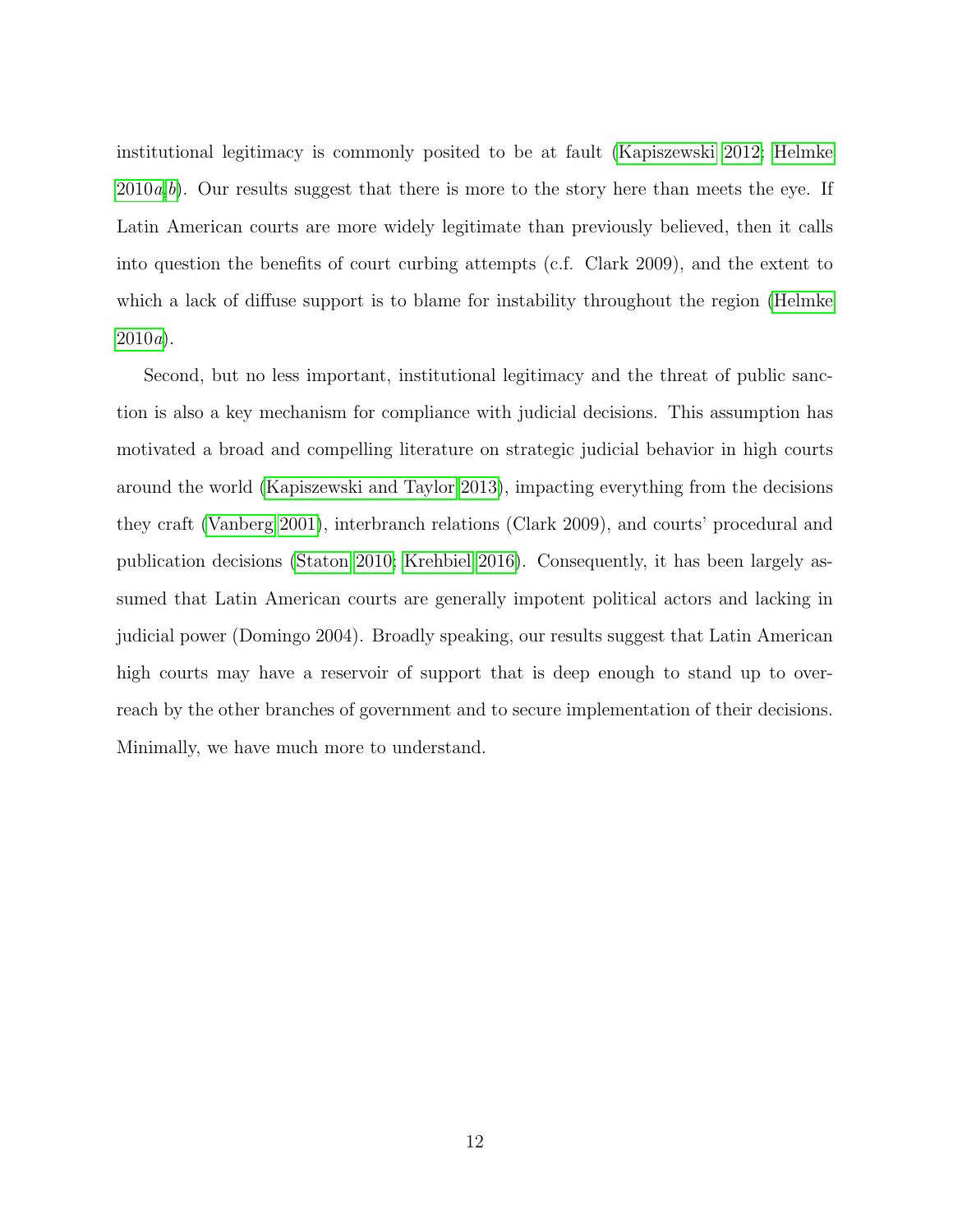#### **REFERENCES**

- <span id="page-13-10"></span>Caldeira, Gregory A. and James L. Gibson. 1992. "The Etiology of Public Support for the Supreme Court." American Journal of Political Science 36:635–664.
- <span id="page-13-12"></span>Clark, Tom S. 2009. "The Separation of Powers, Court Curbing, and Judicial Legitimacy." American Journal of Political Science 53(4):971–989.
- <span id="page-13-3"></span>Domingo, Pilar. 2004. "Judicialization of Politics or Politicization of the Judiciary? Recent Trends in Latin America." Democratization 11(1):104–126.

<span id="page-13-1"></span><span id="page-13-0"></span>Easton, David. 1965. A Systems Analysis of Political Life. New York: Wiley.

- Gibson, James L. 2007. "The Legitimacy of the U.S. Supreme Court in a Polarized Polity." Journal of Empirical Legal Studies 4(3):507–538.
- <span id="page-13-8"></span>Gibson, James L., Gregory A. Caldeira and Lester Kenyatta Spence. 2003. "Measuring Attitudes Toward the United States Supreme Court." American Journal of Political Science 47(2):354–367.
- <span id="page-13-9"></span>Gibson, James L., Gregory A. Caldeira and Vanessa Baird. 1998. "On the Legitimacy of National High Courts." American Political Science Review 92(2):343–358.
- <span id="page-13-11"></span>Hair, Joseph F., Ralph E. Anderson, Ronald L. Tatham and William C. Black. 1998. Multivariate Data Analysis. 5th ed. ed. Upper Saddle River, NJ: Prentice Hall.
- <span id="page-13-2"></span>Hammergren, Linn A. 1998. The politics of justice and justice reform in Latin America: The Peruvian Case in Comparative Perspective. Westview Press.
- <span id="page-13-4"></span>Helmke, Gretchen. 2005. Courts under Constraints: Judges, Generals and Presidents. New York, NY: Cambridge University Press.
- <span id="page-13-5"></span>Helmke, Gretchen. 2010a. "Public Support and Judicial Crises in Latin America." University of Pennsylvania Journal of Constitutional Law 13:397–411.
- <span id="page-13-7"></span>Helmke, Gretchen. 2010b. "The Origins of Institutional Crises in Latin America." American Journal of Political Science 54(3):737–750.

<span id="page-13-6"></span>Kapiszewski, Diana. 2012. High Courts and Economic Governance in Argentina and Brazil.